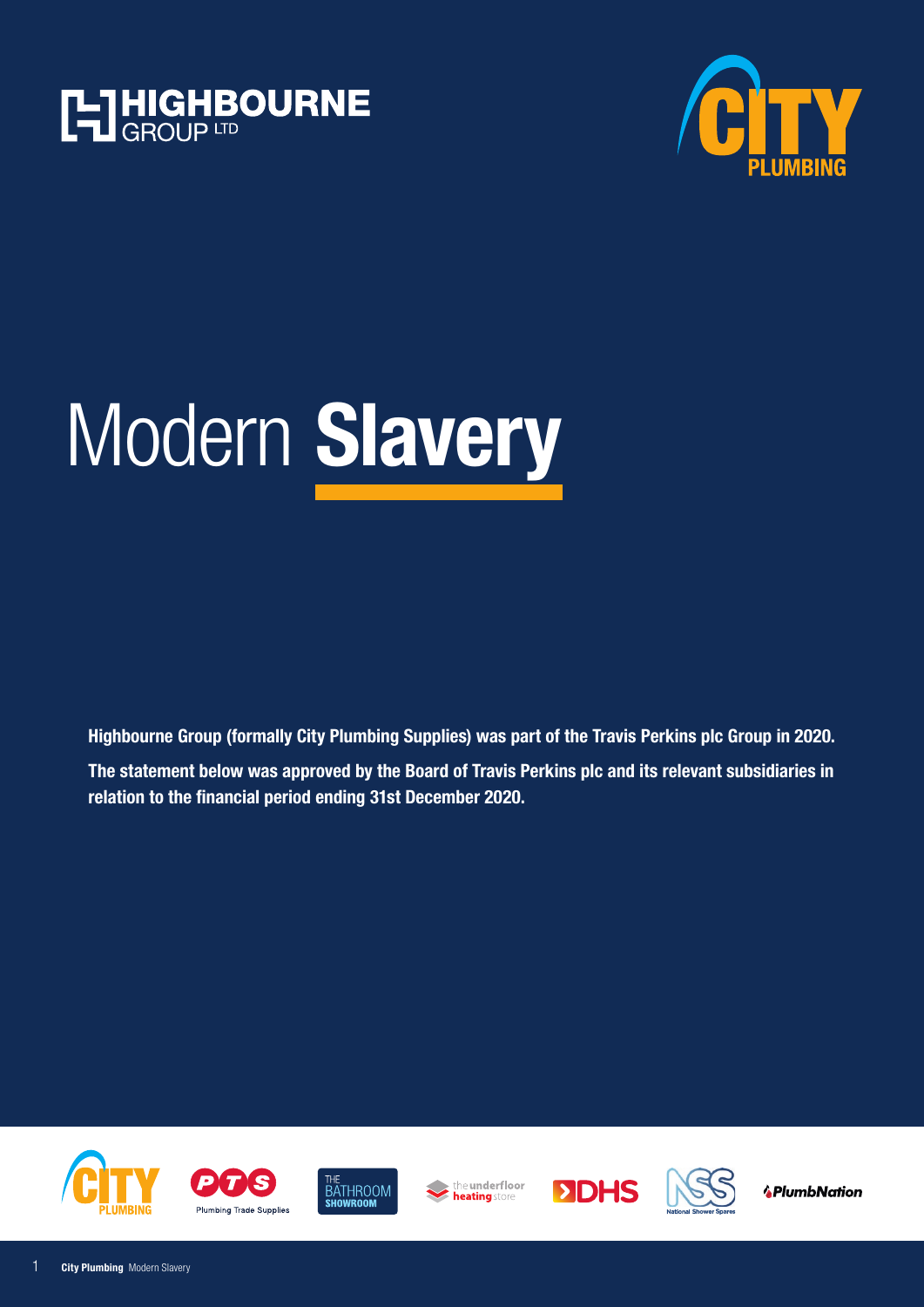## **T-THIGHBOURNE**



## MODERN SLAVERY

**Transparency Statement 2020**

This statement has been produced in accordance with the Modern Slavery Act 2015. It constitutes our Modern Slavery Transparency Statement for Travis Perkins plc and its relevant group subsidiaries1 for the financial year ending 31st December 2020. Travis Perkins plc and its subsidiary companies are referred to as the Travis Perkins Group or "The Group" throughout this statement.

### **Introduction**

The Travis Perkins Group is opposed to all forms of unethical business behaviour. We recognise the harmful impact that Modern Slavery has on individuals and society and we are committed to help prevent these illegal practices. Modern Slavery is one of the material focus areas that makes up our sustainable business framework (p.52, 2020 Annual Report) - our customers, suppliers, investors, colleagues and communities expect us to manage this risk and protect the rights and welfare of workers within our own business and our supply chains.

## **Our businesses and our supply chains**

Travis Perkins Group is the largest distributor of building materials and products in the UK, serving a broad range of end markets from generalist to specialist propositions in the building, construction and home improvement markets. The Group does not own or operate any manufacturing facilities. In 2020, there were 28,710 colleagues in the Group and 1,976 branches and we generated £6.2 billion revenue. The Group's key brands include Travis Perkins, Toolstation, Benchmarx, BSS, Keyline, CCF, City Plumbing and Wickes. All group subsidiaries with a turnover of £36 million or more in 2020 are listed within the UK apart from Toolstation Europe which represents 1% of Group turnover. Toolstation Europe operates in France, Belgium and the Netherlands. The Group's businesses have complex supply chains, sourcing products predominantly in the UK but with extended supply chains that stretch around the world. For further detail on the business structure and the business model, please see p.4 and p.16-17 of the **Annual Report and Accounts 2020**.

60% of products sold in 2020 were delivered to customers either via our own distribution channels or direct from our suppliers. 40% of products sold in 2020 were collected by customers from our branches. Our product categories range from construction products for building, repair, maintenance or improvement to industrial civil engineering products, plumbing and heating systems, kitchens, bathrooms and DIY products.

## **Policies and control on Modern Slavery**

The Travis Perkins Group is committed to doing the right thing. We manage a governance framework for all material focus areas within our sustainable business framework, including Modern Slavery. A Modern Slavery and Human Trafficking policy ("Policy") is in place, approved by the Group Leadership Team, detailing the commitments that all businesses in the Travis Perkins Group align to in order to prevent these risks from occurring either in our own business or our supply chains. This policy and all other policies and tools referred to in this statement apply to the Group's businesses outside the UK to the extent practicable and providing they do not conflict with local legislation.

<sup>1</sup> For 2020, this included all relevant, active subsidiary companies according to the requirements of the Modern Slavery Act 2015: Travis Perkins plc, Travis Perkins Trading Company Limited, Wickes Building Supplies Limit Plumbing Supplies Holdings Limited, Keyline Civils Specialist Limited, CCF Limited, Toolstation Limited, Toolstation Europe Limited, Benchmarx Kitchens and Joinery Limited, Tile Giant Limited (divested 30 September 2020), Limited and Direct Heating Spares Limited.













**APlumbNation**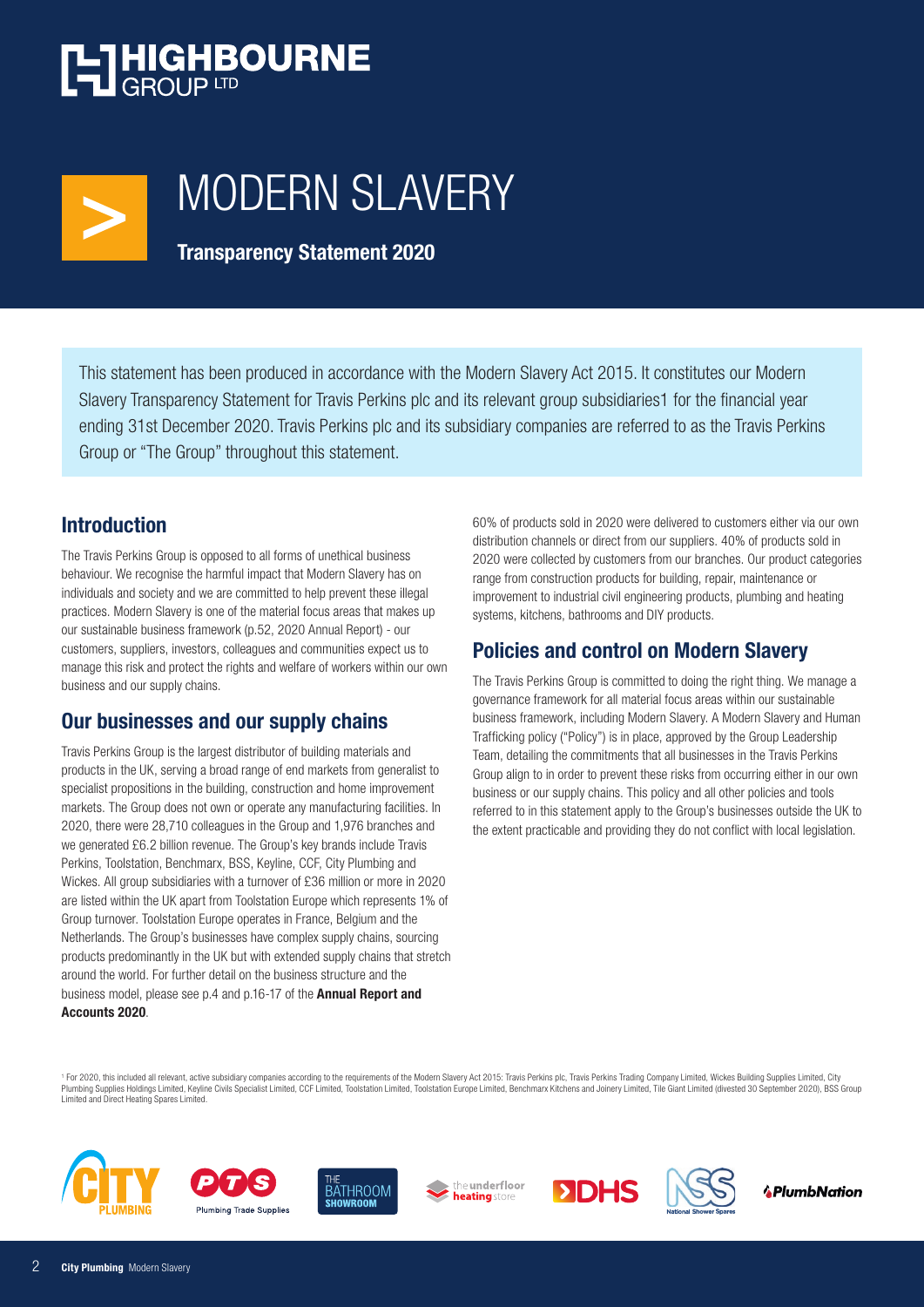# **T-THIGHBOURNE**



#### **The Group's policy commitments on Modern Slavery and Human Trafficking are as follows:**

- We will assess Modern Slavery and Human Trafficking risks in our business and supply chain.
- We will comply with all relevant employment and human rights laws for the countries in which we operate.
- We will conduct due diligence on labour agencies to reduce the risk of slavery.
- We will conduct due diligence on contractors to reduce the risk of slavery.
- We will define clear supplier expectations and assess supplier compliance according to identified risk.
- We will make guidance available to suppliers and customers to support their due diligence programmes.
- We will provide training to employees including on the 'red flags' of Modern Slavery and Human Trafficking.
- We will provide a 'Speak Up' line for employees and those external to our business to anonymously report any concerns.
- We will monitor performance against Key Performance Indicators to continually improve.

Compliance with the Policy is monitored and managed through a 'minimum standard' tool, allowing each business to assess it's status against the Policy requirements. All colleagues are accountable for compliance with the Policy. Compliance is managed and supported through training. Accountability for delivering against the Group's commitments has been clearly mapped. There is a Group Lead for Anti-slavery and Human Trafficking who works with nominated leads in each of the Group's businesses, both within commercial (for the supply chain) and within HR (for our own business). A Group Leadership Team sponsor monitors performance and supports continued improvement. The Modern Slavery and Human Trafficking policy is supported by other policies including a Responsible Sourcing policy, Recruitment policy and a Speak Up policy.

We are clear to our suppliers about our expectations of them. Since 2008 we have published and updated a **'Supplier Commitments'** document setting out our expectations of and the minimum requirements we expect our suppliers to meet, including, amongst other matters, details of our requirements concerning environmental and social behaviours in our supply chain. Specific **guidance** is also provided on modern slavery. We work with our suppliers to help them meet our expectations and requirements. The Supplier Commitments have been communicated to our suppliers and incorporated into our supplier manual and responsible sourcing procedures. The supplier due diligence process, described in the following section, includes an assessment against the requirements of the Supplier Commitments.

Regarding our own employees, we uphold high standards, operate in line with our recruitment policies and comply fully with the relevant employment laws and right to work checks for the countries within which we operate. We have clear standards of conduct which are included in our Code of Conduct ("Code"). The Code of Conduct includes a specific section on modern slavery, including the red flags for colleagues to be aware of. Our employees have access to our 'Speak Up' whistleblowing line and are encouraged to report any concerns. No modern slavery related reports were registered via the 'Speak Up' line in 2020. The employee due diligence process, described in the following section, includes checks both across our direct employee population and any temporary employees recruited via agencies.

### **Risk assessment**

We acknowledge that any globally complex operations, such as ours, carry with them the risk of modern slavery in their supply chains. We operate modern slavery risk assessments informed by the Global Slavery Index, the Corruption Perceptions Index and the Worldwide Governance Indicators (WGI) - World Bank, taking into account both country-level and product-level risk. Productlevel risk is determined based on the level of manual or seasonal labour required to manufacture products as there is greater risk of exposure of manual and temporary workforces to risks of slavery. All suppliers from our UK-based businesses were assessed against the new risk-profiling tool during 2020. Toolstation Europe suppliers will be assessed using this tool during 2021.

## **Due diligence**

#### **Due diligence within our supply chains:**

Our centrally-controlled suppliers of products for resale go through a due diligence process which comprises three stages. Firstly, a contractual commitment to our ethical requirements through reference to our Supplier Commitments in the standard trading agreement. Secondly, an assessment of compliance with our Supplier Commitments through an 'Online Risk Assessment' ("ORA") questionnaire. The ORA, which was relaunched during 2020, includes but is not limited to 'business ethics', 'labour and human rights', 'environment, health & safety' and 'product quality'. On completion of the ORA, the supplier receives notification of any identified nonconformances. Based on the results, either our third party expert auditing partner, Verisio, or our experienced QA team contacts the supplier to request further documentary evidence or requires the supplier to undertake additional tasks to demonstrate compliance or to mitigate risk. There are cases where a supplier account has been closed based on their ORA results although this has not been for reasons relating to modern slavery.

A third stage of assessment is in place for manufacturers of our own-brand (or no-brand, i.e. commodity) products; a site audit programme. For a factory to be approved to manufacture on our behalf they need to pass two site audits, one technical and one ethical. The ethical audits are conducted by an approved independent 3rd party or, by exception, our own QA Managers. Where sites already hold the internationally-recognised SMETA report for ethical assessment, these are accepted and reviewed by our businesses. Wickes moved all of its own and no brand site ethical audits to SMETA during 2019. Ethical audits are semi-announced as far as possible. We work with our manufacturers to ensure that any critical nonconformances are addressed before any further activity is undertaken with them. Suppliers of own-brand products are not always required to complete an ORA as the site audits already cover this content.

These three stages of assessment form our minimum expectation around supplier due diligence and work is ongoing to bring all Group businesses and all centrally-controlled suppliers under this framework. The new ORA was issued to more than 1,000 suppliers during 2020. Audits continued across manufacturing sites, albeit some were delayed due to Covid-19. These were rescheduled as soon as possible and in some cases virtual audits were conducted.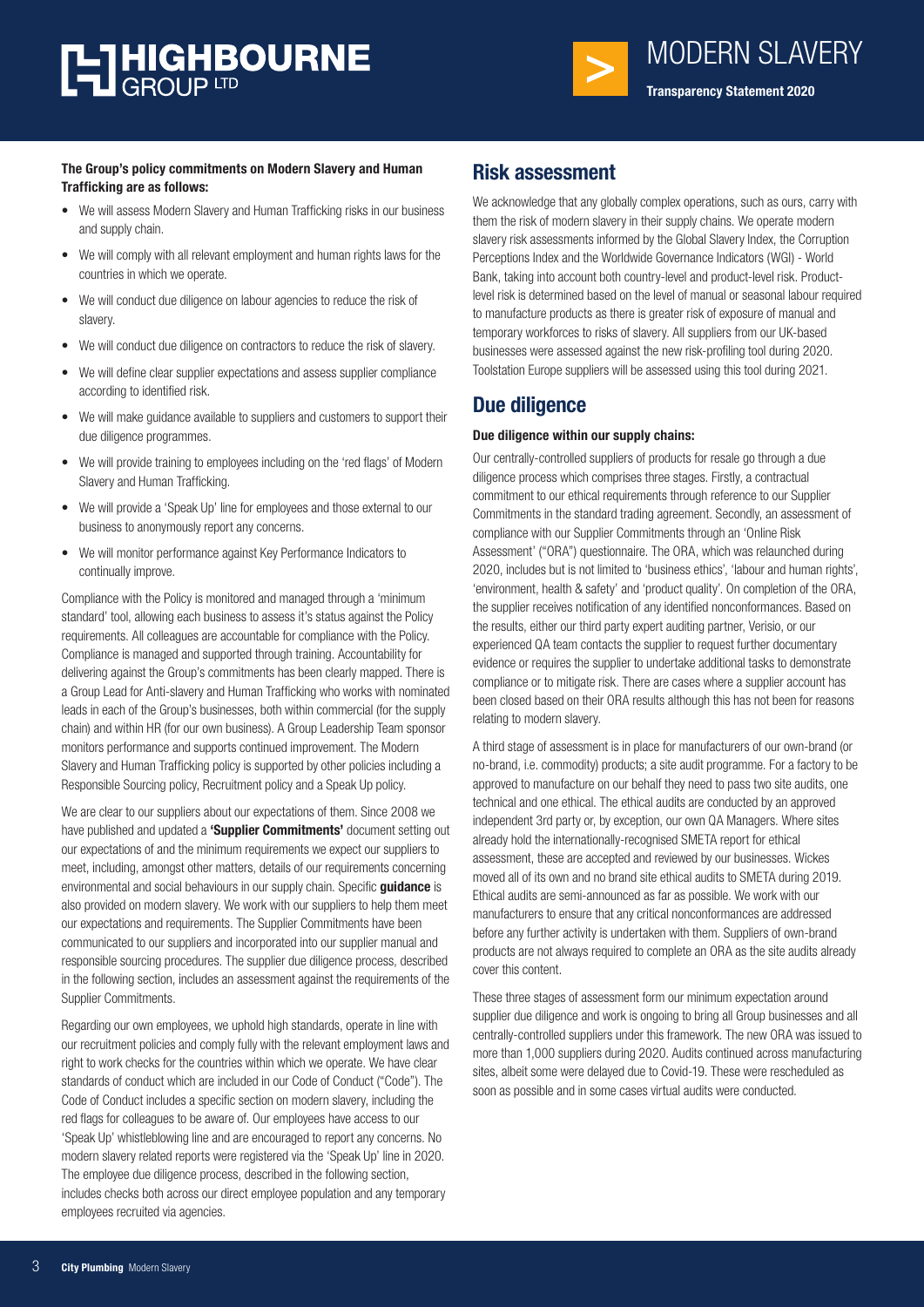## **T-THIGHBOURNE**



MODERN SLAVERY **Transparency Statement 2020**

Additionally, over 98% of Group timber spend in 2020 was certified as responsibly sourced (75% FSC and 23% PEFC). This data has been published and externally verified **(p.65, 2020 Annual Report).** Both the FSC and PEFC certification schemes require compliance with the ILO Declaration on Fundamental Principles and Rights at Work, 1998, prohibiting the use of forced or child labour.

Our suppliers of 'goods not for resale' ("GNFR") or services are also in scope for due diligence, based on their risk level, and work is ongoing to assess these suppliers. A number of our contractors are assessed by the Facilities Management team as part of the onboarding process, including 'modern slavery' questions. Our primary freight forwarder has been consulted regarding their 'modern slavery' controls. High-risk labour agencies are also assessed and this process is described further below.

#### **Due diligence within our own business2**

Direct recruitment into the Group's businesses follows the Recruitment policy which adheres to regulatory requirements relating to right to work checks. Group Internal Audit periodically reviews the processes and controls that ensure compliance with employment law, including an assessment of right to work checks. This was last completed in 2019 and is scheduled for further review during 2021. Additional due diligence is conducted to identify red flags of modern slavery across our directly-employed workforce. This entails annual analysis of employee data to spot high occupancy levels at the same addresses, shared banks and shared internal cost centres.

Recruitment of agency workers into the Group's businesses is also under assessment and due diligence is undertaken according to the identified risk-level. All agencies used by the Group's distribution centres, which employ a high level of manual labour, undergo comprehensive checks. Firstly, a contract must be in place which details our expectations around their own due diligence to prevent modern slavery. Secondly, the agency must provide a 'sign off sheet' for each agency worker coming to our sites, including their name and photograph. The agency workers must bring their identification documents on their first day so that our business can check them against the sign off sheets. This ensures that the worker we are expecting has arrived at site but also, crucially, that the worker has access to their own documents - confiscation of victims' identification documents in order to exert control over them is a common tactic used by gangs involved in modern slavery.

#### **Issue response**

We have an issue response plan which details how the business will deal with any incidences of modern slavery identified within our own business or our supply chains. This details how we will support victims as well as how we will manage investigations and in the case of suppliers, how we will suspend trading with them while supporting them to mitigate the identified issues and risks.

## **Training**

All colleagues: We launched a new Code of Conduct in 2020, which includes a section on modern slavery and details the modern slavery red flags which colleagues should remain alert to. The Code of Conduct is issued to all UK employees. Roll-out was completed across most businesses in 2020 and will be completed during 2021. A Modern Slavery training module complimenting and supporting the Code of Conduct is due for launch in 2021 to all UK colleagues; with the intention of subsequently implementing equivalent training for colleagues outside the UK.

Higher-risk roles: We provide face-to-face detailed training for colleagues whose roles may be more likely to involve exposure to Modern Slavery risk. This includes Commercial teams, our Asia based Sourcing teams, HR teams and other key operational roles (such as Distribution Centre Managers). In-depth training using the Travis Perkins Group in-house training system has been in place for a number of years. A new in-depth training module was launched in 2020 and has since been delivered to most of the higher-risk colleagues (see next section). Roll-out of the new module will continue into 2021 and will be repeated or refreshed annually.

## **Performance**

Our leading KPI for Anti-slavery performance is training completion. We also track whether there have been any reported incidents of Modern Slavery during the year.

#### **High-level training on Modern Slavery for all colleagues**

This was implemented via the new Code of Conduct launch in 2020. A specific page on modern slavery is included in the Code, highlighting the red flags to look out for, detailing the key 'do's' and 'dont's' and a reminder for colleagues of the 'Speak Up' line for reporting any concerns. The new Code was shared with 82% of colleagues (>23,300 employees) and the remainder of UK colleagues will receive the Code during 2021. Code of Conduct training was also launched in 2020 to support engagement with the new Code.

#### **Detailed training on Modern Slavery for higher-risk roles**

The new training module for modern slavery which launched in 2020 has now been delivered to 370 colleagues, representing 80% of the total population of higher-risk colleagues. Other training sessions are planned within the first half of 2021 to complete training for the remainder of colleagues in higher-risk roles.

#### **Industry-specific training for the Group Lead on Modern Slavery**

The Group Lead for Modern Slavery attended a two day virtual training session hosted by **"Stronger Together"** on "Tackling Modern Slavery in Construction". This was a valuable course as it provided insight on how to further develop our controls and also the opportunity to share best practices with other companies within our industry.

#### **Identified incidents**

No incidents of modern slavery were identified in our own business or our supply chains during 2020.

<sup>&</sup>lt;sup>2</sup> Toolstation Europe businesses follow their own recruitment policies to comply with local laws in France, Belgium and The Netherlands.